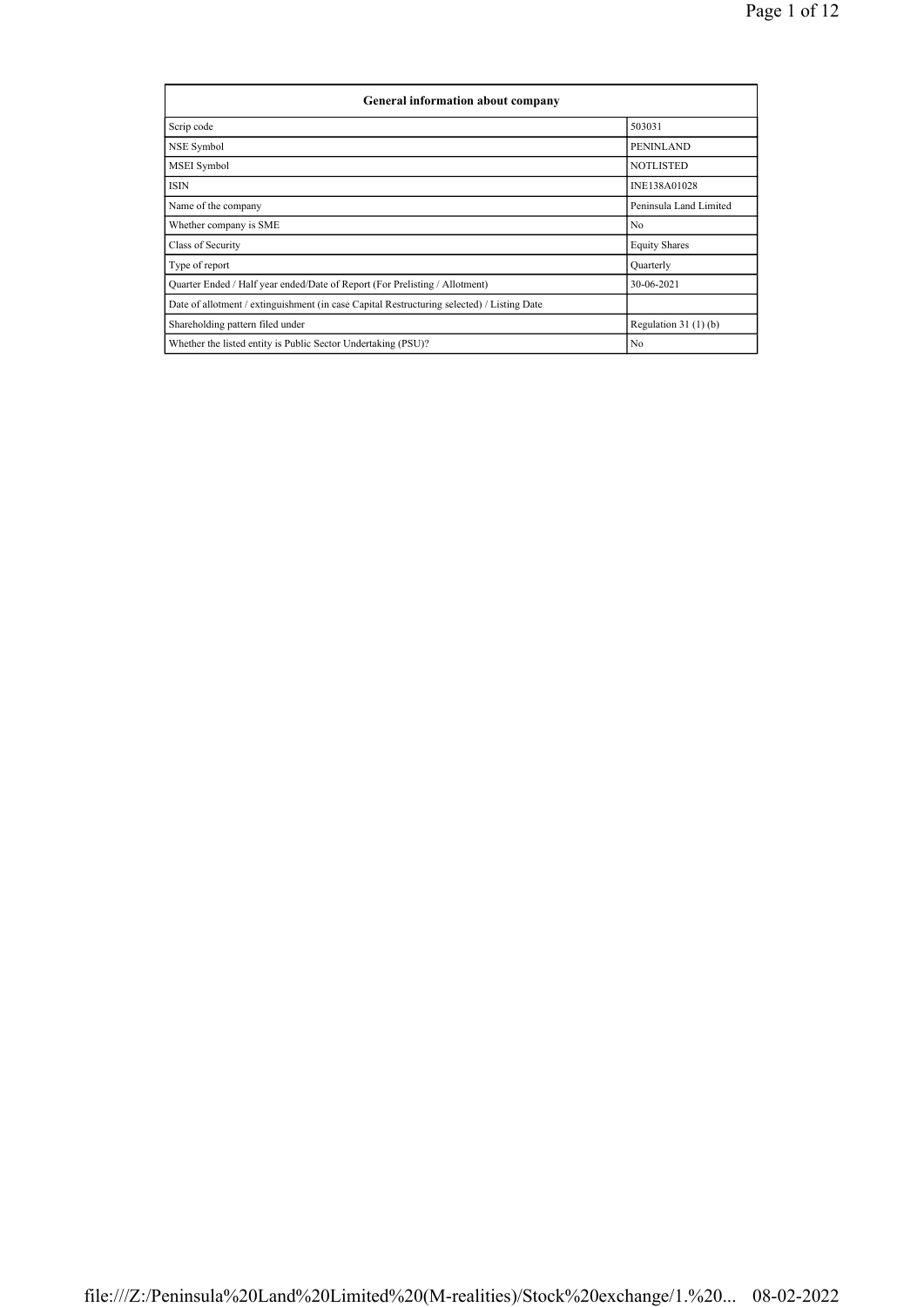|                |                                                                                           | <b>Declaration</b> |                                |                       |                            |
|----------------|-------------------------------------------------------------------------------------------|--------------------|--------------------------------|-----------------------|----------------------------|
| Sr.<br>No.     | Particular                                                                                | Yes/No             | Promoter and<br>Promoter Group | Public<br>shareholder | Non Promoter-Non<br>Public |
| 1              | Whether the Listed Entity has issued any partly paid up<br>shares?                        | No                 | No                             | No                    | No                         |
| $\overline{2}$ | Whether the Listed Entity has issued any Convertible<br>Securities?                       | No                 | No                             | N <sub>0</sub>        | No                         |
| 3              | Whether the Listed Entity has issued any Warrants?                                        | N <sub>0</sub>     | No                             | N <sub>0</sub>        | No                         |
| $\overline{4}$ | Whether the Listed Entity has any shares against which<br>depository receipts are issued? | No                 | No                             | N <sub>0</sub>        | No                         |
| 5              | Whether the Listed Entity has any shares in locked-in?                                    | N <sub>0</sub>     | No                             | N <sub>0</sub>        | No                         |
| 6              | Whether any shares held by promoters are pledge or<br>otherwise encumbered?               | No                 | No                             |                       |                            |
|                | Whether company has equity shares with differential<br>voting rights?                     | No                 | No                             | N <sub>0</sub>        | No                         |
| 8              | Whether the listed entity has any significant beneficial<br>owner?                        | Yes                |                                |                       |                            |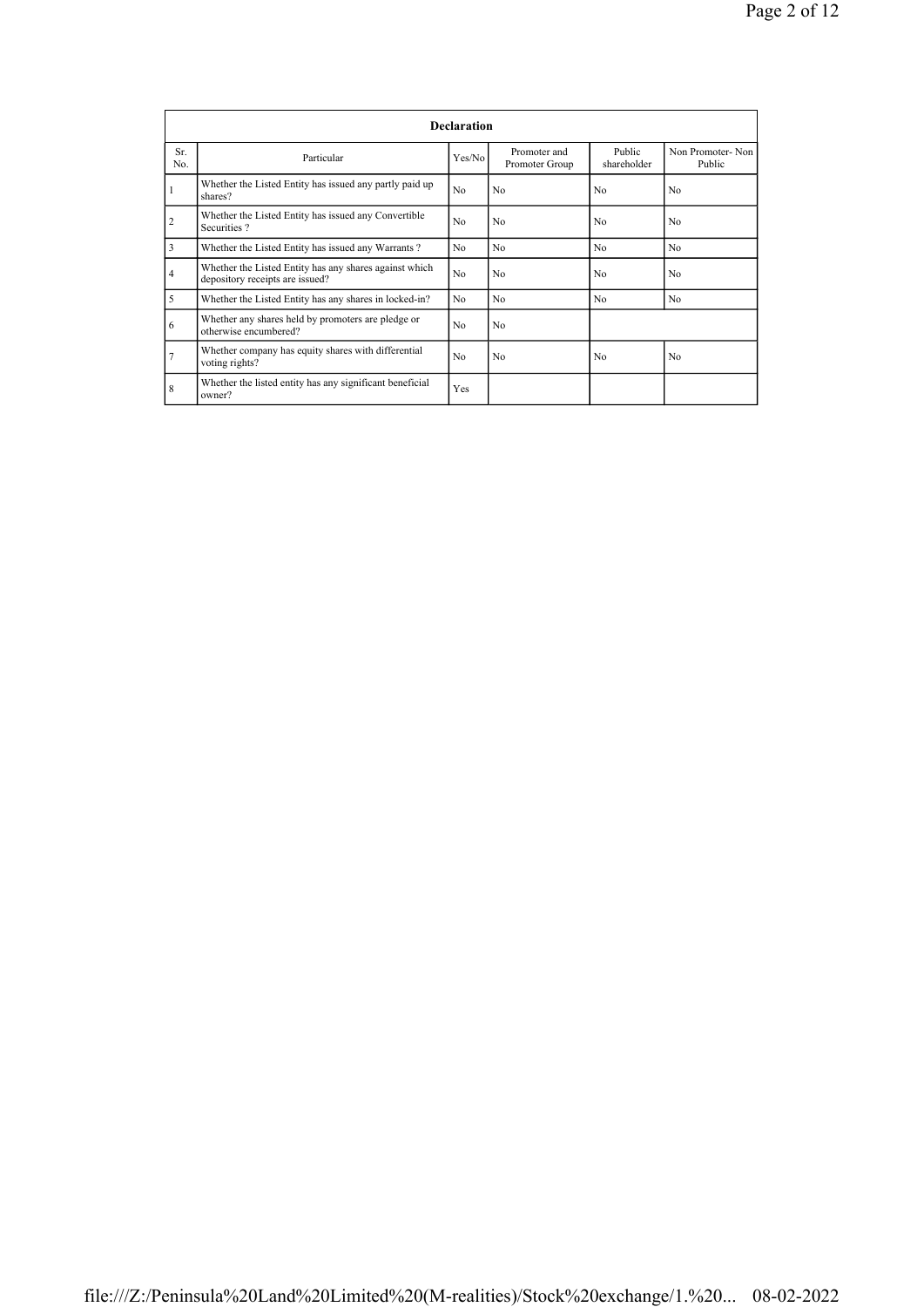|                 |                                                |                                  |                                        |                       |                          |                                         | Table I - Summary Statement holding of specified securities |                           |               |                                      |                     |
|-----------------|------------------------------------------------|----------------------------------|----------------------------------------|-----------------------|--------------------------|-----------------------------------------|-------------------------------------------------------------|---------------------------|---------------|--------------------------------------|---------------------|
|                 |                                                |                                  | No. of                                 | No.<br>Of<br>Partly   | No. Of<br>shares         | Total nos.                              | Shareholding<br>as a % of total<br>no. of shares            | class of securities (IX)  |               | Number of Voting Rights held in each |                     |
| Category<br>(1) | Category of<br>shareholder<br>(II)             | Nos. Of<br>shareholders<br>(III) | fully paid<br>up equity<br>shares held | paid-<br>up<br>equity | underlying<br>Depository | shares held<br>$(VII) =$<br>$(IV)+(V)+$ | (calculated as<br>per SCRR,                                 | No of Voting (XIV) Rights |               |                                      | Total as a          |
|                 |                                                |                                  | (IV)                                   | shares<br>held<br>(V) | Receipts<br>(VI)         | (VI)                                    | 1957) (VIII)<br>As a $%$ of<br>$(A+B+C2)$                   | Class eg:<br>X            | Class<br>eg:y | Total                                | $%$ of<br>$(A+B+C)$ |
| (A)             | Promoter &<br>Promoter<br>Group                | 10                               | 172024333                              |                       |                          | 172024333                               | 61.61                                                       | 172024333                 |               | 172024333                            | 61.61               |
| (B)             | Public                                         | 51110                            | 107176887                              |                       |                          | 107176887                               | 38.39                                                       | 107176887                 |               | 107176887                            | 38.39               |
| (C)             | Non<br>Promoter-<br>Non Public                 |                                  |                                        |                       |                          |                                         |                                                             |                           |               |                                      |                     |
| (C1)            | <b>Shares</b><br>underlying<br><b>DRs</b>      |                                  |                                        |                       |                          |                                         |                                                             |                           |               |                                      |                     |
| (C2)            | Shares held<br>by<br>Employee<br><b>Trusts</b> |                                  |                                        |                       |                          |                                         |                                                             |                           |               |                                      |                     |
|                 | Total                                          | 51120                            | 279201220                              |                       |                          | 279201220                               | 100                                                         | 279201220                 |               | 279201220                            | 100                 |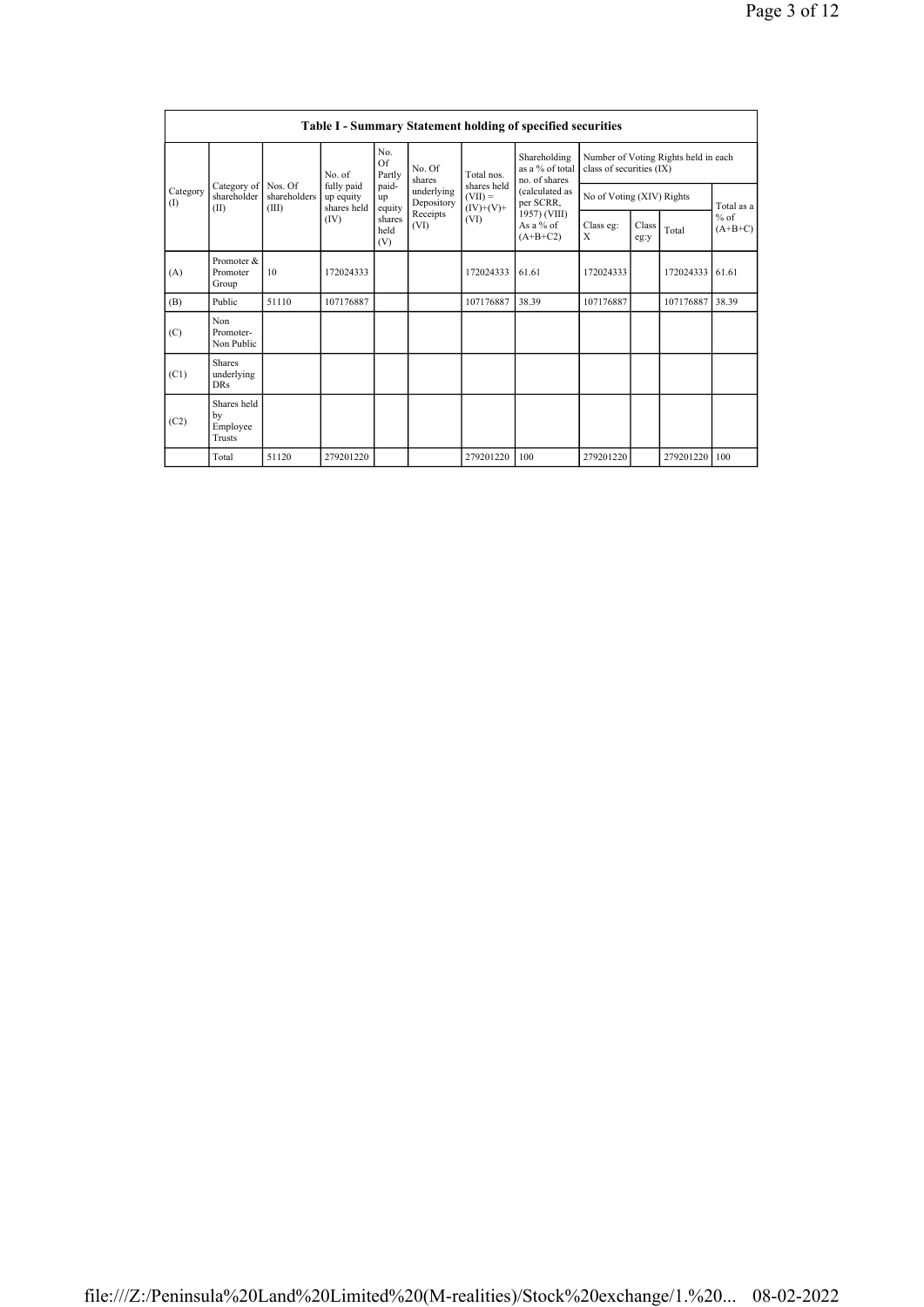|                 |                                                |                                                      |                                                      |                                                                             | <b>Table I - Summary Statement holding of specified securities</b>                                         |            |                                                      |                         |                                                    |                                       |
|-----------------|------------------------------------------------|------------------------------------------------------|------------------------------------------------------|-----------------------------------------------------------------------------|------------------------------------------------------------------------------------------------------------|------------|------------------------------------------------------|-------------------------|----------------------------------------------------|---------------------------------------|
| Category<br>(1) | Category of<br>shareholder                     | No. Of<br><b>Shares</b><br>Underlying<br>Outstanding | No. of<br><b>Shares</b><br>Underlying<br>Outstanding | No. Of Shares<br>Underlying<br>Outstanding<br>convertible<br>securities and | Shareholding, as<br>a % assuming full<br>conversion of<br>convertible<br>securities (as a<br>percentage of |            | Number of<br>Locked in<br>shares (XII)               | <b>Shares</b><br>(XIII) | Number of<br>pledged or<br>otherwise<br>encumbered | Number of<br>equity shares<br>held in |
|                 | (II)                                           | convertible<br>securities $(X)$                      | Warrants<br>$(X_i)$                                  | No. Of<br>Warrants (Xi)<br>(a)                                              | diluted share<br>capital) (XI)=<br>$(VII)+(X)$ As a %<br>of $(A+B+C2)$                                     | No.<br>(a) | As a $%$<br>of total<br><b>Shares</b><br>held<br>(b) | No.<br>(a)              | As a $%$<br>of total<br><b>Shares</b><br>held(b)   | dematerialized<br>form $(XIV)$        |
| (A)             | Promoter &<br>Promoter<br>Group                |                                                      |                                                      |                                                                             | 61.61                                                                                                      |            |                                                      |                         |                                                    | 172024333                             |
| (B)             | Public                                         |                                                      |                                                      |                                                                             | 38.39                                                                                                      |            |                                                      |                         |                                                    | 104144636                             |
| (C)             | Non<br>Promoter-<br>Non Public                 |                                                      |                                                      |                                                                             |                                                                                                            |            |                                                      |                         |                                                    |                                       |
| (C1)            | <b>Shares</b><br>underlying<br><b>DRs</b>      |                                                      |                                                      |                                                                             |                                                                                                            |            |                                                      |                         |                                                    |                                       |
| (C2)            | Shares held<br>by<br>Employee<br><b>Trusts</b> |                                                      |                                                      |                                                                             |                                                                                                            |            |                                                      |                         |                                                    |                                       |
|                 | Total                                          |                                                      |                                                      |                                                                             | 100                                                                                                        |            |                                                      |                         |                                                    | 276168969                             |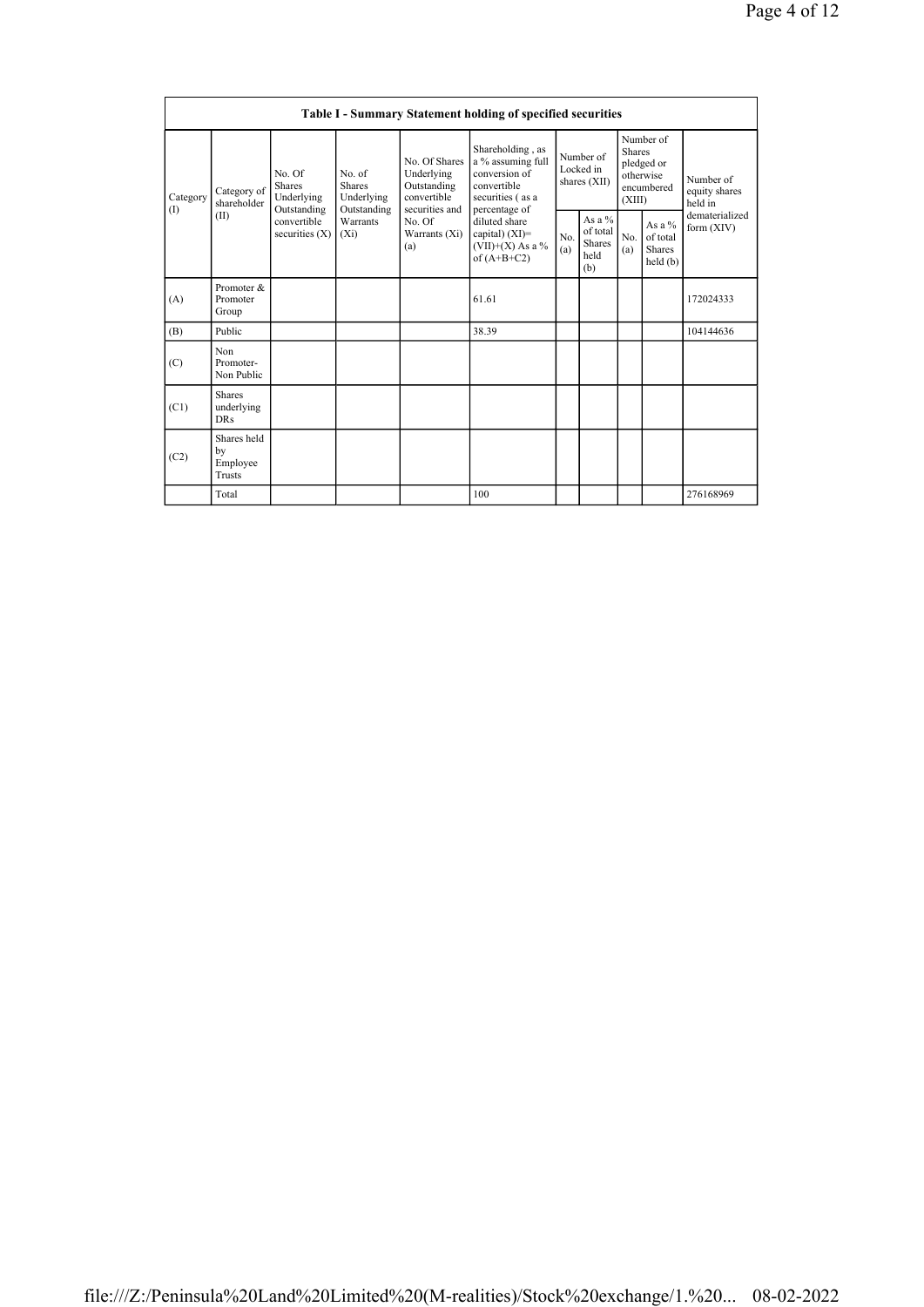|                                                                                                | Table II - Statement showing shareholding pattern of the Promoter and Promoter Group                                |                                  |                                        |                       |                          |                                         |                                                     |                           |               |                                      |                                 |
|------------------------------------------------------------------------------------------------|---------------------------------------------------------------------------------------------------------------------|----------------------------------|----------------------------------------|-----------------------|--------------------------|-----------------------------------------|-----------------------------------------------------|---------------------------|---------------|--------------------------------------|---------------------------------|
|                                                                                                |                                                                                                                     |                                  | No. of                                 | No.<br>Of<br>Partly   | No. Of<br>shares         | Total nos.                              | Shareholding<br>as a % of<br>total no. of<br>shares | class of securities (IX)  |               | Number of Voting Rights held in each |                                 |
| Sr.                                                                                            | Category &<br>Name of the<br>Shareholders (I)                                                                       | Nos. Of<br>shareholders<br>(III) | fully paid<br>up equity<br>shares held | paid-<br>up<br>equity | underlying<br>Depository | shares held<br>$(VII) =$<br>$(IV)+(V)+$ | (calculated<br>as per                               | No of Voting (XIV) Rights |               |                                      | Total<br>as a %                 |
|                                                                                                |                                                                                                                     |                                  | (IV)                                   | shares<br>held<br>(V) | Receipts<br>(VI)         | (VI)                                    | SCRR,<br>1957) (VIII)<br>As a % of<br>$(A+B+C2)$    | Class eg: X               | Class<br>eg:y | Total                                | of<br>Total<br>Voting<br>rights |
| А                                                                                              | Table II - Statement showing shareholding pattern of the Promoter and Promoter Group                                |                                  |                                        |                       |                          |                                         |                                                     |                           |               |                                      |                                 |
| (1)                                                                                            | Indian                                                                                                              |                                  |                                        |                       |                          |                                         |                                                     |                           |               |                                      |                                 |
| (a)                                                                                            | Individuals/Hindu<br>undivided Family                                                                               | 5                                | 5586110                                |                       |                          | 5586110                                 | $\overline{2}$                                      | 5586110                   |               | 5586110                              | $\overline{c}$                  |
| (d)                                                                                            | Any Other<br>(specify)                                                                                              | 5                                | 166438223                              |                       |                          | 166438223                               | 59.61                                               | 166438223                 |               | 166438223                            | 59.61                           |
| Sub-Total<br>(A)(1)                                                                            |                                                                                                                     | 10                               | 172024333                              |                       |                          | 172024333                               | 61.61                                               | 172024333                 |               | 172024333                            | 61.61                           |
| (2)                                                                                            | Foreign                                                                                                             |                                  |                                        |                       |                          |                                         |                                                     |                           |               |                                      |                                 |
| Total<br>Shareholding<br>of Promoter<br>and<br>Promoter<br>Group $(A)=$<br>$(A)(1)+(A)$<br>(2) |                                                                                                                     | 10                               | 172024333                              |                       |                          | 172024333                               | 61.61                                               | 172024333                 |               | 172024333 61.61                      |                                 |
| $_{\rm B}$                                                                                     | Table III - Statement showing shareholding pattern of the Public shareholder                                        |                                  |                                        |                       |                          |                                         |                                                     |                           |               |                                      |                                 |
| (1)                                                                                            | Institutions                                                                                                        |                                  |                                        |                       |                          |                                         |                                                     |                           |               |                                      |                                 |
| (a)                                                                                            | Mutual Funds                                                                                                        | 1                                | 4795                                   |                       |                          | 4795                                    | $\boldsymbol{0}$                                    | 4795                      |               | 4795                                 | $\boldsymbol{0}$                |
| (e)                                                                                            | Foreign Portfolio<br>Investors                                                                                      | $\mathbf{1}$                     | 1238                                   |                       |                          | 1238                                    | $\boldsymbol{0}$                                    | 1238                      |               | 1238                                 | $\boldsymbol{0}$                |
| (f)                                                                                            | Financial<br>Institutions/<br><b>Banks</b>                                                                          | 15                               | 714464                                 |                       |                          | 714464                                  | 0.26                                                | 714464                    |               | 714464                               | 0.26                            |
| (g)                                                                                            | Insurance<br>Companies                                                                                              | 3                                | 4870230                                |                       |                          | 4870230                                 | 1.74                                                | 4870230                   |               | 4870230                              | 1.74                            |
| Sub-Total<br>(B)(1)                                                                            |                                                                                                                     | 20                               | 5590727                                |                       |                          | 5590727                                 | $\overline{2}$                                      | 5590727                   |               | 5590727                              | $\overline{c}$                  |
| (3)                                                                                            | Non-institutions                                                                                                    |                                  |                                        |                       |                          |                                         |                                                     |                           |               |                                      |                                 |
| (a(i))                                                                                         | Individuals -<br>i.Individual<br>shareholders<br>holding nominal<br>share capital up<br>to Rs. 2 lakhs.             | 48642                            | 59514503                               |                       |                          | 59514503                                | 21.32                                               | 59514503                  |               | 59514503                             | 21.32                           |
| (a(ii))                                                                                        | Individuals - ii.<br>Individual<br>shareholders<br>holding nominal<br>share capital in<br>excess of Rs. 2<br>lakhs. | 61                               | 18122652                               |                       |                          | 18122652                                | 6.49                                                | 18122652                  |               | 18122652                             | 6.49                            |
| (e)                                                                                            | Any Other<br>(specify)                                                                                              | 2387                             | 23949005                               |                       |                          | 23949005                                | 8.58                                                | 23949005                  |               | 23949005                             | 8.58                            |
| Sub-Total<br>(B)(3)                                                                            |                                                                                                                     | 51090                            | 101586160                              |                       |                          | 101586160                               | 36.38                                               | 101586160                 |               | 101586160                            | 36.38                           |
| <b>Total Public</b><br>Shareholding<br>$(B)=(B)(1)+$<br>$(B)(2)+(B)$<br>(3)                    |                                                                                                                     | 51110                            | 107176887                              |                       |                          | 107176887 38.39                         |                                                     | 107176887                 |               | 107176887                            | 38.39                           |
| $\mathbf C$                                                                                    | Table IV - Statement showing shareholding pattern of the Non Promoter- Non Public shareholder                       |                                  |                                        |                       |                          |                                         |                                                     |                           |               |                                      |                                 |
| Total<br>$(A+B+C2)$                                                                            |                                                                                                                     | 51120                            | 279201220                              |                       |                          | 279201220 100                           |                                                     | 279201220                 |               | 279201220 100                        |                                 |
| Total<br>$(A+B+C)$                                                                             |                                                                                                                     | 51120                            | 279201220                              |                       |                          | 279201220                               | 100                                                 | 279201220                 |               | 279201220                            | 100                             |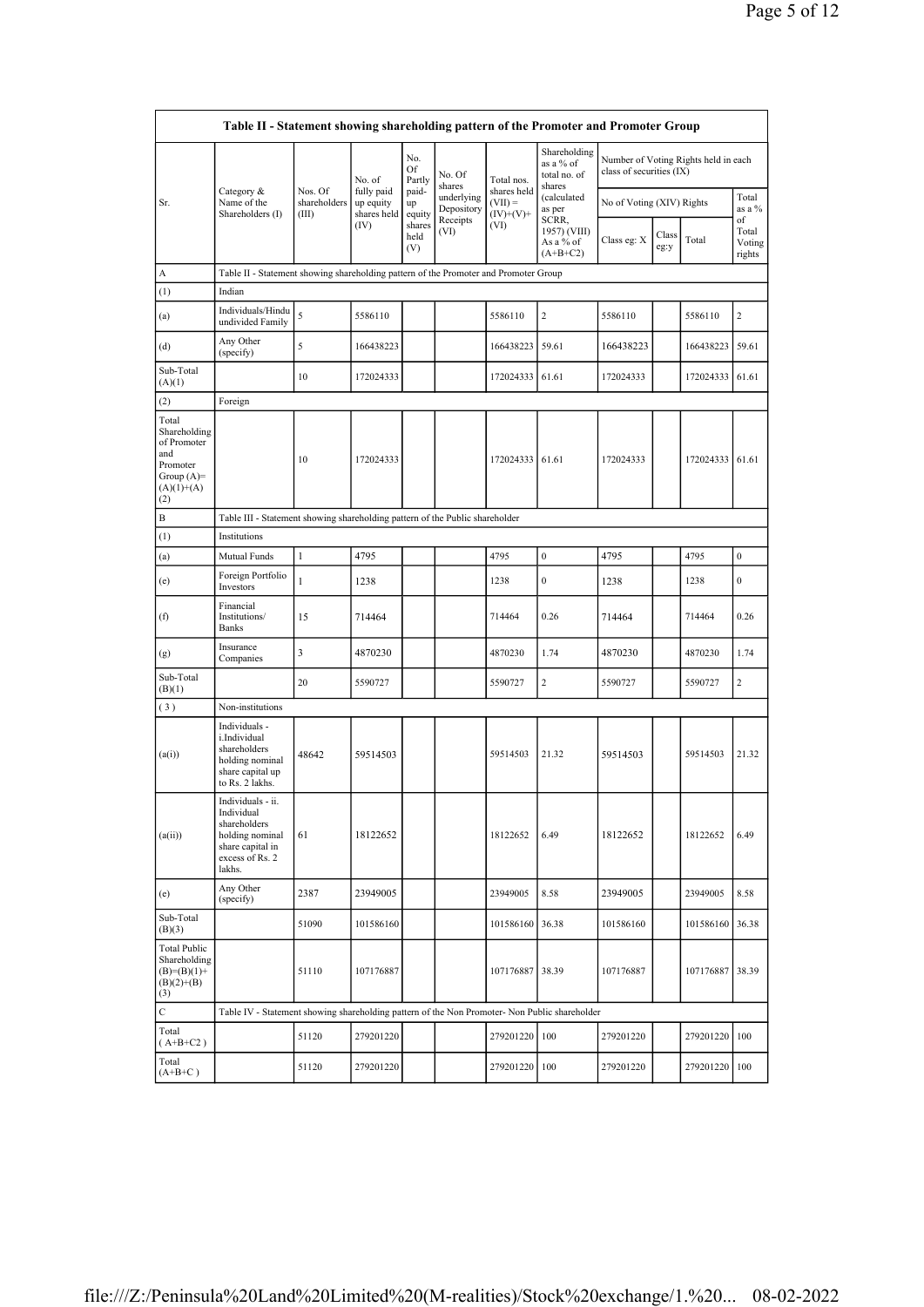|                                                                                        |                                            |                                            |                                                                             | Table II - Statement showing shareholding pattern of the Promoter and Promoter Group          |            |                                             |                         |                                                    |                                       |
|----------------------------------------------------------------------------------------|--------------------------------------------|--------------------------------------------|-----------------------------------------------------------------------------|-----------------------------------------------------------------------------------------------|------------|---------------------------------------------|-------------------------|----------------------------------------------------|---------------------------------------|
| Sr.                                                                                    | No. Of Shares<br>Underlying<br>Outstanding | No. of Shares<br>Underlying<br>Outstanding | No. Of Shares<br>Underlying<br>Outstanding<br>convertible<br>securities and | Shareholding, as a<br>% assuming full<br>conversion of<br>convertible<br>securities (as a     |            | Number of<br>Locked in<br>shares (XII)      | <b>Shares</b><br>(XIII) | Number of<br>pledged or<br>otherwise<br>encumbered | Number of<br>equity shares<br>held in |
|                                                                                        | convertible<br>securities $(X)$            | Warrants (Xi)                              | No. Of<br>Warrants (Xi)<br>(a)                                              | percentage of diluted<br>share capital) $(XI)=$<br>$(VII)+(X)$ As a % of<br>$(A+B+C2)$        | No.<br>(a) | As a %<br>of total<br>Shares<br>held<br>(b) | No.<br>(a)              | As a %<br>of total<br>Shares<br>held(b)            | dematerialized<br>form (XIV)          |
| A                                                                                      |                                            |                                            |                                                                             | Table II - Statement showing shareholding pattern of the Promoter and Promoter Group          |            |                                             |                         |                                                    |                                       |
| (1)                                                                                    | Indian                                     |                                            |                                                                             |                                                                                               |            |                                             |                         |                                                    |                                       |
| (a)                                                                                    |                                            |                                            |                                                                             | $\overline{2}$                                                                                |            |                                             |                         |                                                    | 5586110                               |
| (d)                                                                                    |                                            |                                            |                                                                             | 59.61                                                                                         |            |                                             |                         |                                                    | 166438223                             |
| Sub-Total (A)<br>(1)                                                                   |                                            |                                            |                                                                             | 61.61                                                                                         |            |                                             |                         |                                                    | 172024333                             |
| (2)                                                                                    | Foreign                                    |                                            |                                                                             |                                                                                               |            |                                             |                         |                                                    |                                       |
| Total<br>Shareholding of<br>Promoter and<br>Promoter<br>Group $(A)=A)$<br>$(1)+(A)(2)$ |                                            |                                            |                                                                             | 61.61                                                                                         |            |                                             |                         |                                                    | 172024333                             |
| B                                                                                      |                                            |                                            |                                                                             | Table III - Statement showing shareholding pattern of the Public shareholder                  |            |                                             |                         |                                                    |                                       |
| (1)                                                                                    | Institutions                               |                                            |                                                                             |                                                                                               |            |                                             |                         |                                                    |                                       |
| (a)                                                                                    |                                            |                                            |                                                                             | $\mathbf{0}$                                                                                  |            |                                             |                         |                                                    | $\mathbf{0}$                          |
| (e)                                                                                    |                                            |                                            |                                                                             | $\mathbf{0}$                                                                                  |            |                                             |                         |                                                    | 1238                                  |
| (f)                                                                                    |                                            |                                            |                                                                             | 0.26                                                                                          |            |                                             |                         |                                                    | 696954                                |
| (g)                                                                                    |                                            |                                            |                                                                             | 1.74                                                                                          |            |                                             |                         |                                                    | 4870230                               |
| Sub-Total (B)<br>(1)                                                                   |                                            |                                            |                                                                             | $\overline{2}$                                                                                |            |                                             |                         |                                                    | 5568422                               |
| (3)                                                                                    | Non-institutions                           |                                            |                                                                             |                                                                                               |            |                                             |                         |                                                    |                                       |
| (a(i))                                                                                 |                                            |                                            |                                                                             | 21.32                                                                                         |            |                                             |                         |                                                    | 56858408                              |
| (a(ii))                                                                                |                                            |                                            |                                                                             | 6.49                                                                                          |            |                                             |                         |                                                    | 17853987                              |
| (e)                                                                                    |                                            |                                            |                                                                             | 8.58                                                                                          |            |                                             |                         |                                                    | 23863819                              |
| Sub-Total (B)<br>(3)                                                                   |                                            |                                            |                                                                             | 36.38                                                                                         |            |                                             |                         |                                                    | 98576214                              |
| <b>Total Public</b><br>Shareholding<br>$(B)=(B)(1)+(B)$<br>$(2)+(B)(3)$                |                                            |                                            |                                                                             | 38.39                                                                                         |            |                                             |                         |                                                    | 104144636                             |
| $\mathbf C$                                                                            |                                            |                                            |                                                                             | Table IV - Statement showing shareholding pattern of the Non Promoter- Non Public shareholder |            |                                             |                         |                                                    |                                       |
| Total<br>$(A+B+C2)$                                                                    |                                            |                                            |                                                                             | 100                                                                                           |            |                                             |                         |                                                    | 276168969                             |
| Total<br>$(A+B+C)$                                                                     |                                            |                                            |                                                                             | 100                                                                                           |            |                                             |                         |                                                    | 276168969                             |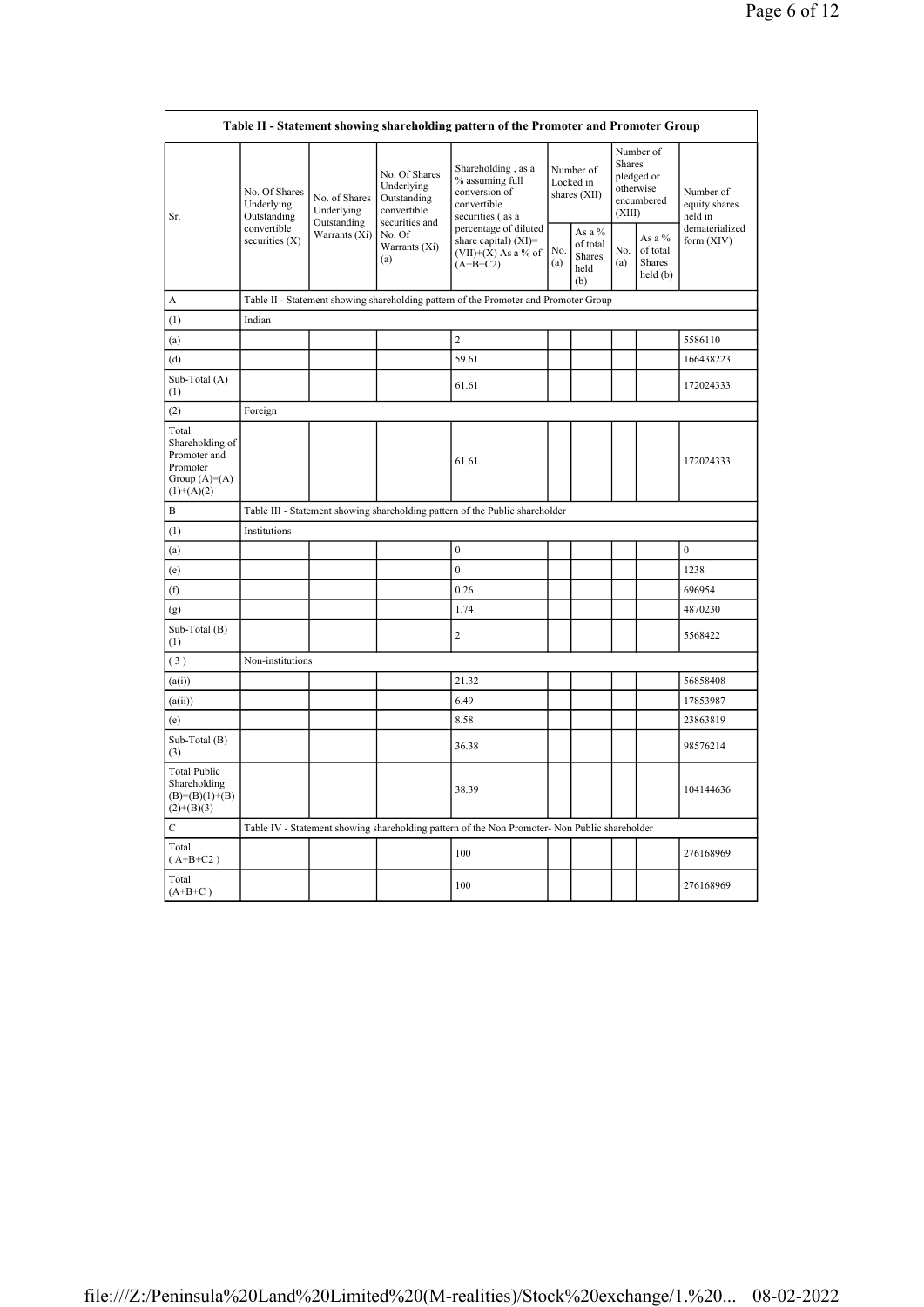|                                                                                                                                                                                              |                   |                         | Individuals/Hindu undivided Family |                                             |                                    |                          |
|----------------------------------------------------------------------------------------------------------------------------------------------------------------------------------------------|-------------------|-------------------------|------------------------------------|---------------------------------------------|------------------------------------|--------------------------|
| Searial No.                                                                                                                                                                                  | $\mathbf{1}$      | $\mathbf{2}$            | 3                                  | $\overline{4}$                              | 5                                  |                          |
| Name of the<br>Shareholders (I)                                                                                                                                                              | Urvi Piramal<br>A | Rajeev Ashok<br>Piramal | <b>NANDAN ASHOK</b><br>PIRAMAL     | <b>HARSHVARDHAN</b><br><b>ASHOK PIRAMAL</b> | <b>KALPANA</b><br><b>SINGHANIA</b> | Click here<br>to go back |
| PAN(II)                                                                                                                                                                                      | AAJPP8861F        | AAEPP7727R              | AFWPP9313E                         | AAEPP7728A                                  | ABXPS4726R                         | Total                    |
| No. of fully paid<br>up equity shares<br>held (IV)                                                                                                                                           | 2792015           | 921365                  | 921365                             | 921365                                      | 30000                              | 5586110                  |
| No. Of Partly paid-<br>up equity shares<br>held(V)                                                                                                                                           |                   |                         |                                    |                                             |                                    |                          |
| No. Of shares<br>underlying<br>Depository<br>Receipts (VI)                                                                                                                                   |                   |                         |                                    |                                             |                                    |                          |
| Total nos. shares<br>held $(VII) = (IV) +$<br>$(V)+(VI)$                                                                                                                                     | 2792015           | 921365                  | 921365                             | 921365                                      | 30000                              | 5586110                  |
| Shareholding as a<br>% of total no. of<br>shares (calculated<br>as per SCRR,<br>1957) (VIII) As a<br>% of $(A+B+C2)$                                                                         | $\mathbf{1}$      | 0.33                    | 0.33                               | 0.33                                        | 0.01                               | 2                        |
| Number of Voting Rights held in each class of securities (IX)                                                                                                                                |                   |                         |                                    |                                             |                                    |                          |
| Class eg:X                                                                                                                                                                                   | 2792015           | 921365                  | 921365                             | 921365                                      | 30000                              | 5586110                  |
| Class eg:y                                                                                                                                                                                   |                   |                         |                                    |                                             |                                    |                          |
| Total                                                                                                                                                                                        | 2792015           | 921365                  | 921365                             | 921365                                      | 30000                              | 5586110                  |
| Total as a % of<br><b>Total Voting rights</b>                                                                                                                                                | $\mathbf{1}$      | 0.33                    | 0.33                               | 0.33                                        | 0.01                               | $\overline{c}$           |
| No. Of Shares<br>Underlying<br>Outstanding<br>convertible<br>securities (X)                                                                                                                  |                   |                         |                                    |                                             |                                    |                          |
| No. of Shares<br>Underlying<br>Outstanding<br>Warrants (Xi)                                                                                                                                  |                   |                         |                                    |                                             |                                    |                          |
| No. Of Shares<br>Underlying<br>Outstanding<br>convertible<br>securities and No.<br>Of Warrants (Xi)<br>(a)                                                                                   |                   |                         |                                    |                                             |                                    |                          |
| Shareholding, as a<br>% assuming full<br>conversion of<br>convertible<br>securities (as a<br>percentage of<br>diluted share<br>capital) $(XI) = (VII)$<br>$+(Xi)(a)$ As a % of<br>$(A+B+C2)$ | $\mathbf{1}$      | 0.33                    | 0.33                               | 0.33                                        | 0.01                               | 2                        |
| Number of Locked in shares (XII)                                                                                                                                                             |                   |                         |                                    |                                             |                                    |                          |
| No. $(a)$                                                                                                                                                                                    |                   |                         |                                    |                                             |                                    |                          |
| As a % of total<br>Shares held (b)                                                                                                                                                           |                   |                         |                                    |                                             |                                    |                          |
| Number of Shares pledged or otherwise encumbered (XIII)                                                                                                                                      |                   |                         |                                    |                                             |                                    |                          |
| No. (a)                                                                                                                                                                                      |                   |                         |                                    |                                             |                                    |                          |
| As a % of total<br>Shares held (b)                                                                                                                                                           |                   |                         |                                    |                                             |                                    |                          |
| Number of equity<br>shares held in<br>dematerialized<br>form $(XIV)$                                                                                                                         | 2792015           | 921365                  | 921365                             | 921365                                      | 30000                              | 5586110                  |
| Reason for not providing PAN                                                                                                                                                                 |                   |                         |                                    |                                             |                                    |                          |
| Reason for not<br>providing PAN                                                                                                                                                              |                   |                         |                                    |                                             |                                    |                          |
| Shareholder type                                                                                                                                                                             | Promoter          | Promoter                | Promoter                           | Promoter                                    | Promoter Group                     |                          |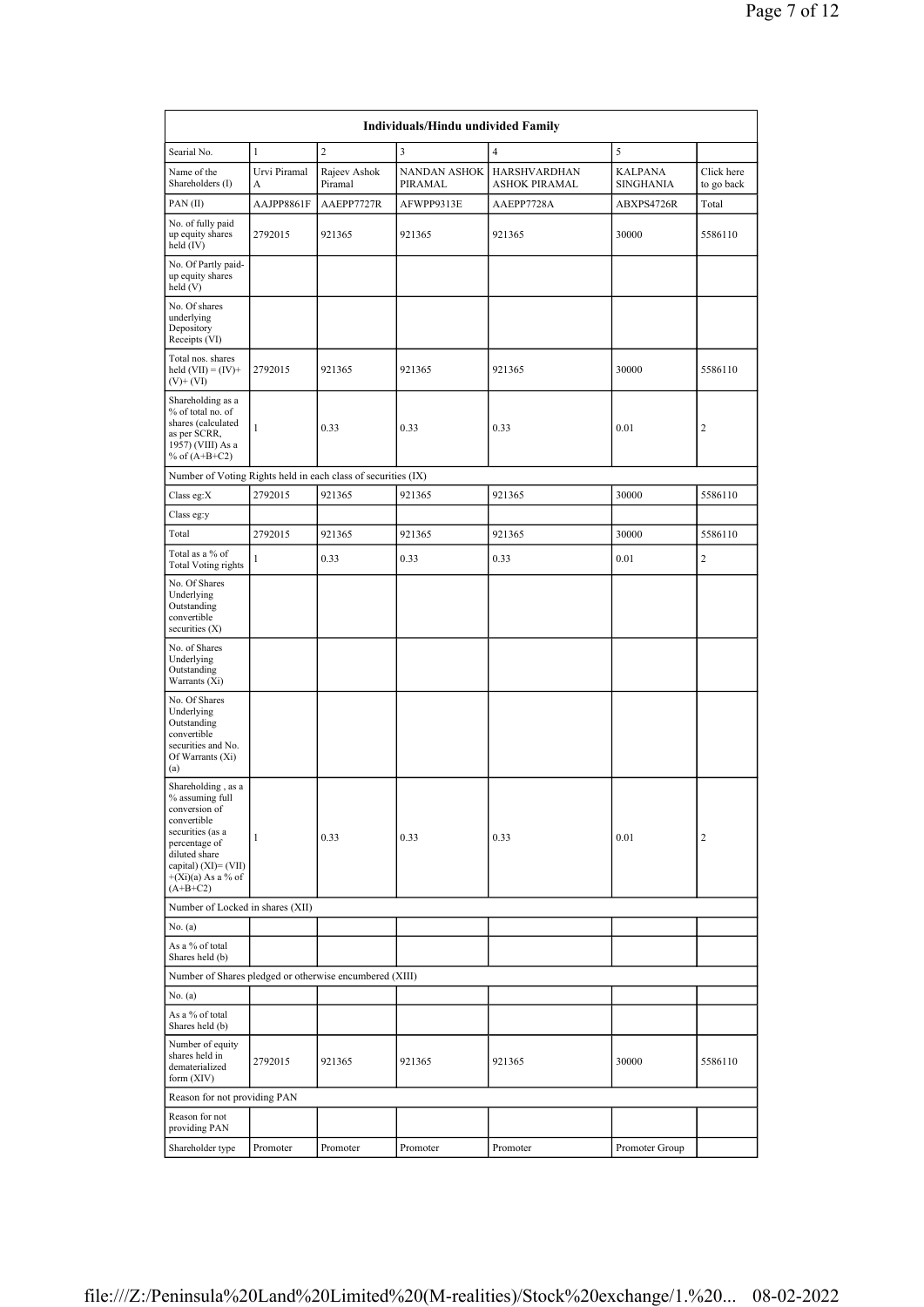| Searial No.                                                                                                                                                                              | $\mathbf{1}$                                                                              | $\overline{c}$                              | 3                                                                      | $\overline{4}$                                      | 5                                                                        |                          |
|------------------------------------------------------------------------------------------------------------------------------------------------------------------------------------------|-------------------------------------------------------------------------------------------|---------------------------------------------|------------------------------------------------------------------------|-----------------------------------------------------|--------------------------------------------------------------------------|--------------------------|
| Category                                                                                                                                                                                 | Trusts                                                                                    | Trusts                                      | Trusts                                                                 | Trusts                                              | <b>Bodies Corporate</b>                                                  | Click here<br>to go back |
| Name of the<br>Shareholders (I)                                                                                                                                                          | Ashok Piramal<br>Group Real Estate<br>Trust through its<br>Trustee Ms. Urvi A.<br>Piramal | ANJALI MODY<br>FAMILY<br>PRIVATE<br>LIMITED | <b>ADITI MODY</b><br><b>FAMILY</b><br><b>PRIVATE</b><br><b>LIMITED</b> | <b>AARTI PANDIT</b><br>FAMILY<br>PRIVATE<br>LIMITED | <b>POWERJET</b><br><b>CARRIERS AND</b><br><b>TRANSPORTERS</b><br>PVT LTD |                          |
| PAN(II)                                                                                                                                                                                  | AACTA4230A                                                                                | AACTA7565N                                  | AACTA6703A                                                             | AACTA7012Q                                          | AAECP7951J                                                               | Total                    |
| No. of the<br>Shareholders (I)                                                                                                                                                           | $\mathbf{1}$                                                                              | 1                                           | $\mathbf{1}$                                                           | $\mathbf{1}$                                        | 1                                                                        | 5                        |
| No. of fully paid<br>up equity shares<br>held $(IV)$                                                                                                                                     | 162410717                                                                                 | 1324000                                     | 1324000                                                                | 1313092                                             | 66414                                                                    | 166438223                |
| No. Of Partly paid-<br>up equity shares<br>held (V)                                                                                                                                      |                                                                                           |                                             |                                                                        |                                                     |                                                                          |                          |
| No. Of shares<br>underlying<br>Depository<br>Receipts (VI)                                                                                                                               |                                                                                           |                                             |                                                                        |                                                     |                                                                          |                          |
| Total nos. shares<br>held $(VII) = (IV) +$<br>$(V)$ + (VI)                                                                                                                               | 162410717                                                                                 | 1324000                                     | 1324000                                                                | 1313092                                             | 66414                                                                    | 166438223                |
| Shareholding as a<br>% of total no. of<br>shares (calculated<br>as per SCRR,<br>1957) (VIII) As a<br>% of $(A+B+C2)$                                                                     | 58.17                                                                                     | 0.47                                        | 0.47                                                                   | 0.47                                                | 0.02                                                                     | 59.61                    |
|                                                                                                                                                                                          | Number of Voting Rights held in each class of securities (IX)                             |                                             |                                                                        |                                                     |                                                                          |                          |
| Class eg: X                                                                                                                                                                              | 162410717                                                                                 | 1324000                                     | 1324000                                                                | 1313092                                             | 66414                                                                    | 166438223                |
| Class eg:y                                                                                                                                                                               |                                                                                           |                                             |                                                                        |                                                     |                                                                          |                          |
| Total                                                                                                                                                                                    | 162410717                                                                                 | 1324000                                     | 1324000                                                                | 1313092                                             | 66414                                                                    | 166438223                |
| Total as a % of<br><b>Total Voting rights</b>                                                                                                                                            | 58.17                                                                                     | 0.47                                        | 0.47                                                                   | 0.47                                                | 0.02                                                                     | 59.61                    |
| No. Of Shares<br>Underlying<br>Outstanding<br>convertible<br>securities (X)                                                                                                              |                                                                                           |                                             |                                                                        |                                                     |                                                                          |                          |
| No. of Shares<br>Underlying<br>Outstanding<br>Warrants (Xi)                                                                                                                              |                                                                                           |                                             |                                                                        |                                                     |                                                                          |                          |
| No. Of Shares<br>Underlying<br>Outstanding<br>convertible<br>securities and No.<br>Of Warrants (Xi)<br>(a)                                                                               |                                                                                           |                                             |                                                                        |                                                     |                                                                          |                          |
| Shareholding, as a<br>% assuming full<br>conversion of<br>convertible<br>securities (as a<br>percentage of<br>diluted share<br>capital) $(XI) = (VII)$<br>$+(X)$ As a % of<br>$(A+B+C2)$ | 58.17                                                                                     | 0.47                                        | 0.47                                                                   | 0.47                                                | 0.02                                                                     | 59.61                    |
| Number of Locked in shares (XII)                                                                                                                                                         |                                                                                           |                                             |                                                                        |                                                     |                                                                          |                          |
| No. (a)                                                                                                                                                                                  |                                                                                           |                                             |                                                                        |                                                     |                                                                          |                          |
| As a % of total<br>Shares held (b)                                                                                                                                                       |                                                                                           |                                             |                                                                        |                                                     |                                                                          |                          |
|                                                                                                                                                                                          | Number of Shares pledged or otherwise encumbered (XIII)                                   |                                             |                                                                        |                                                     |                                                                          |                          |
| No. $(a)$<br>As a % of total                                                                                                                                                             |                                                                                           |                                             |                                                                        |                                                     |                                                                          |                          |
| Shares held (b)                                                                                                                                                                          |                                                                                           |                                             |                                                                        |                                                     |                                                                          |                          |
| Number of equity<br>shares held in<br>dematerialized<br>form $(XIV)$                                                                                                                     | 162410717                                                                                 | 1324000                                     | 1324000                                                                | 1313092                                             | 66414                                                                    | 166438223                |
| Reason for not providing PAN                                                                                                                                                             |                                                                                           |                                             |                                                                        |                                                     |                                                                          |                          |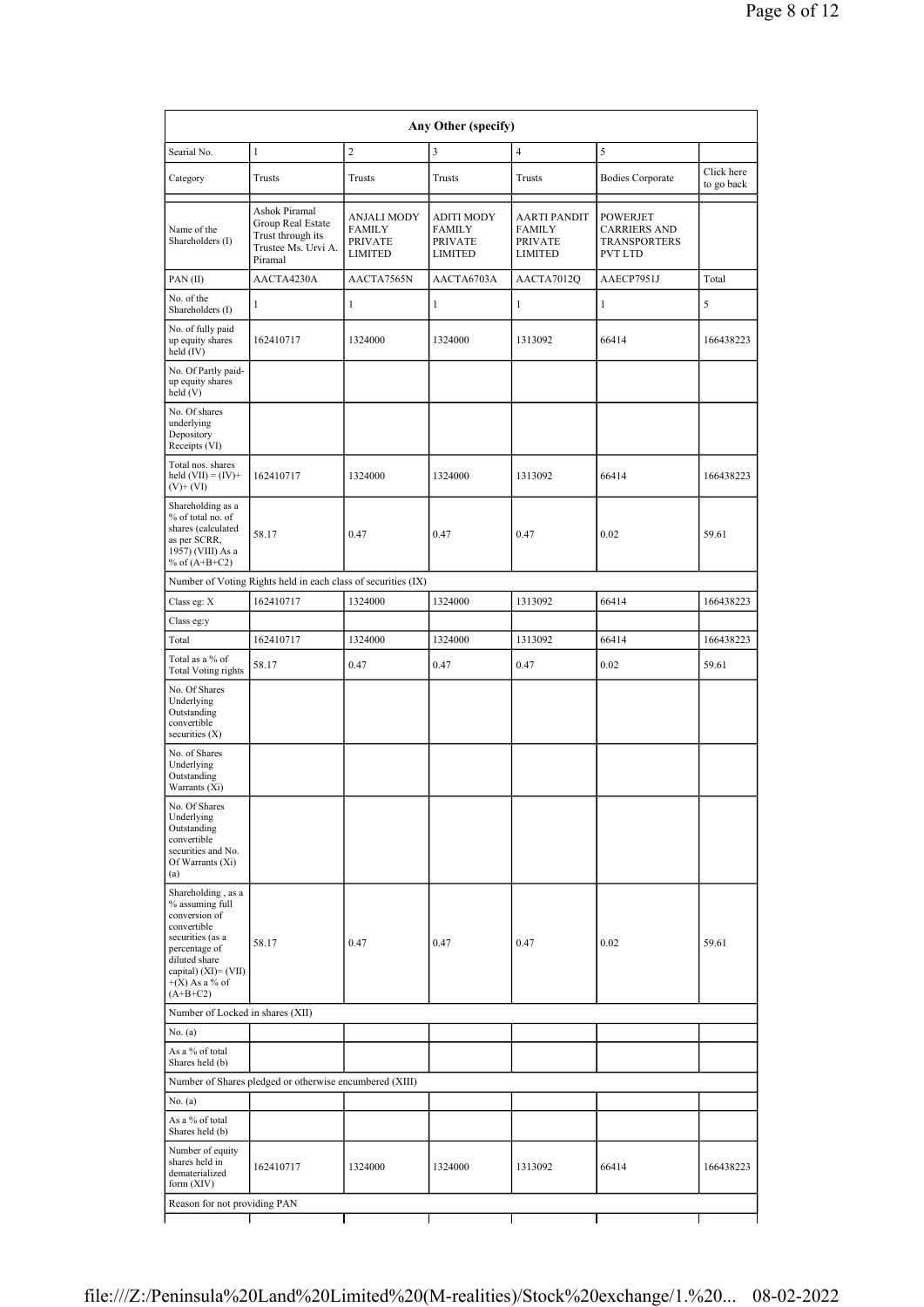| Reason for not<br>providing PAN |          |                                                     |  |                       |  |
|---------------------------------|----------|-----------------------------------------------------|--|-----------------------|--|
| Shareholder type                | Promoter | <b>Promoter Group</b> Promoter Group Promoter Group |  | <b>Promoter Group</b> |  |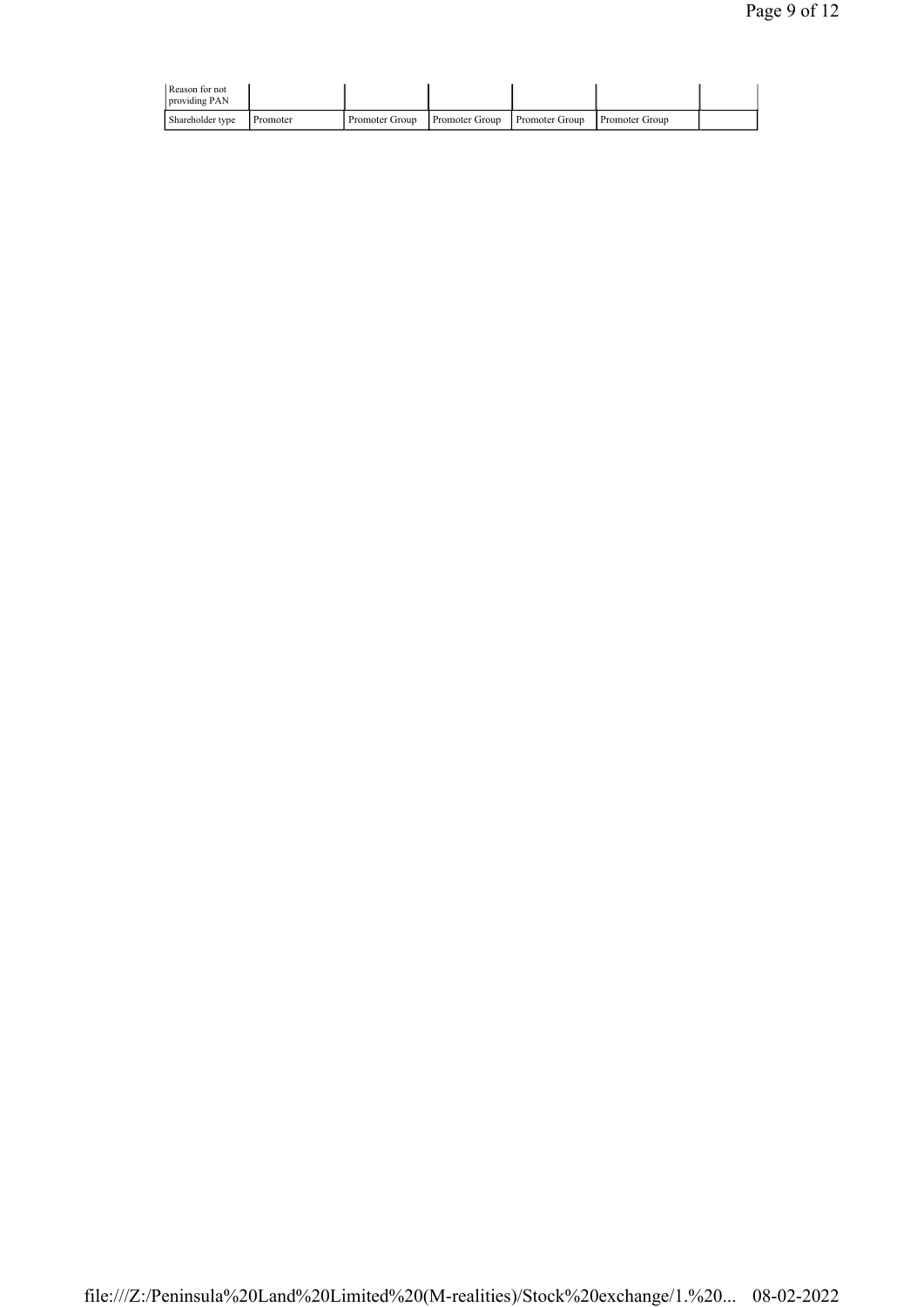|                                                                                                                                                                                       |              |            |                            | Any Other (specify) |                                     |                                           |                |
|---------------------------------------------------------------------------------------------------------------------------------------------------------------------------------------|--------------|------------|----------------------------|---------------------|-------------------------------------|-------------------------------------------|----------------|
| Searial No.                                                                                                                                                                           | $\mathbf{1}$ | $\sqrt{2}$ | 3                          | $\overline{4}$      | 5                                   | 6                                         | $\tau$         |
| Category                                                                                                                                                                              | <b>IEPF</b>  | LLP        | <b>Bodies</b><br>Corporate | Clearing<br>Members | Director or Director's<br>Relatives | Director or Director's<br>Relatives       | Trusts         |
| Category / More<br>than 1 percentage                                                                                                                                                  | Category     | Category   | Category                   | Category            | Category                            | More than 1 percentage of<br>shareholding | Category       |
| Name of the<br>Shareholders (I)                                                                                                                                                       |              |            |                            |                     |                                     | SUNITA MAHESH GUPTA                       |                |
| PAN(II)                                                                                                                                                                               |              |            |                            |                     |                                     | AAQPG7154F                                |                |
| No. of the<br>Shareholders (I)                                                                                                                                                        | 1            | 17         | 342                        | 169                 | 5                                   | 1                                         | $\overline{c}$ |
| No. of fully paid<br>up equity shares<br>held (IV)                                                                                                                                    | 2242245      | 189203     | 8220464                    | 1453666             | 5482196                             | 3220401                                   | 22400          |
| No. Of Partly paid-<br>up equity shares<br>held (V)                                                                                                                                   |              |            |                            |                     |                                     |                                           |                |
| No. Of shares<br>underlying<br>Depository<br>Receipts (VI)                                                                                                                            |              |            |                            |                     |                                     |                                           |                |
| Total nos. shares<br>held $(VII) = (IV) +$<br>$(V)$ + $(VI)$                                                                                                                          | 2242245      | 189203     | 8220464                    | 1453666             | 5482196                             | 3220401                                   | 22400          |
| Shareholding as a<br>% of total no. of<br>shares (calculated<br>as per SCRR,<br>1957) (VIII) As a<br>% of $(A+B+C2)$                                                                  | 0.8          | 0.07       | 2.94                       | 0.52                | 1.96                                | 1.15                                      | 0.01           |
| Number of Voting Rights held in each class of securities (IX)                                                                                                                         |              |            |                            |                     |                                     |                                           |                |
| Class eg: X                                                                                                                                                                           | 2242245      | 189203     | 8220464                    | 1453666             | 5482196                             | 3220401                                   | 22400          |
| Class eg:y                                                                                                                                                                            |              |            |                            |                     |                                     |                                           |                |
| Total                                                                                                                                                                                 | 2242245      | 189203     | 8220464                    | 1453666             | 5482196                             | 3220401                                   | 22400          |
| Total as a % of<br><b>Total Voting rights</b>                                                                                                                                         | 0.8          | 0.07       | 2.94                       | 0.52                | 1.96                                | 1.15                                      | 0.01           |
| No. Of Shares<br>Underlying<br>Outstanding<br>convertible<br>securities (X)                                                                                                           |              |            |                            |                     |                                     |                                           |                |
| No. of Shares<br>Underlying<br>Outstanding<br>Warrants (Xi)                                                                                                                           |              |            |                            |                     |                                     |                                           |                |
| No. Of Shares<br>Underlying<br>Outstanding<br>convertible<br>securities and No.<br>Of Warrants (Xi)<br>(a)                                                                            |              |            |                            |                     |                                     |                                           |                |
| Shareholding, as a<br>% assuming full<br>conversion of<br>convertible<br>securities (as a<br>percentage of<br>diluted share<br>capital) (XI)= (VII)<br>$+(X)$ As a % of<br>$(A+B+C2)$ | 0.8          | 0.07       | 2.94                       | 0.52                | 1.96                                | 1.15                                      | 0.01           |
| Number of Locked in shares (XII)                                                                                                                                                      |              |            |                            |                     |                                     |                                           |                |
| No. (a)                                                                                                                                                                               |              |            |                            |                     |                                     |                                           |                |
| As a % of total<br>Shares held (b)                                                                                                                                                    |              |            |                            |                     |                                     |                                           |                |
| Number of equity<br>shares held in<br>dematerialized<br>form (XIV)                                                                                                                    | 2242245      | 189203     | 8173029                    | 1453666             | 5482196                             | 3220401                                   | 22400          |
| Reason for not providing PAN                                                                                                                                                          |              |            |                            |                     |                                     |                                           |                |
| Reason for not<br>providing PAN                                                                                                                                                       |              |            |                            |                     |                                     |                                           |                |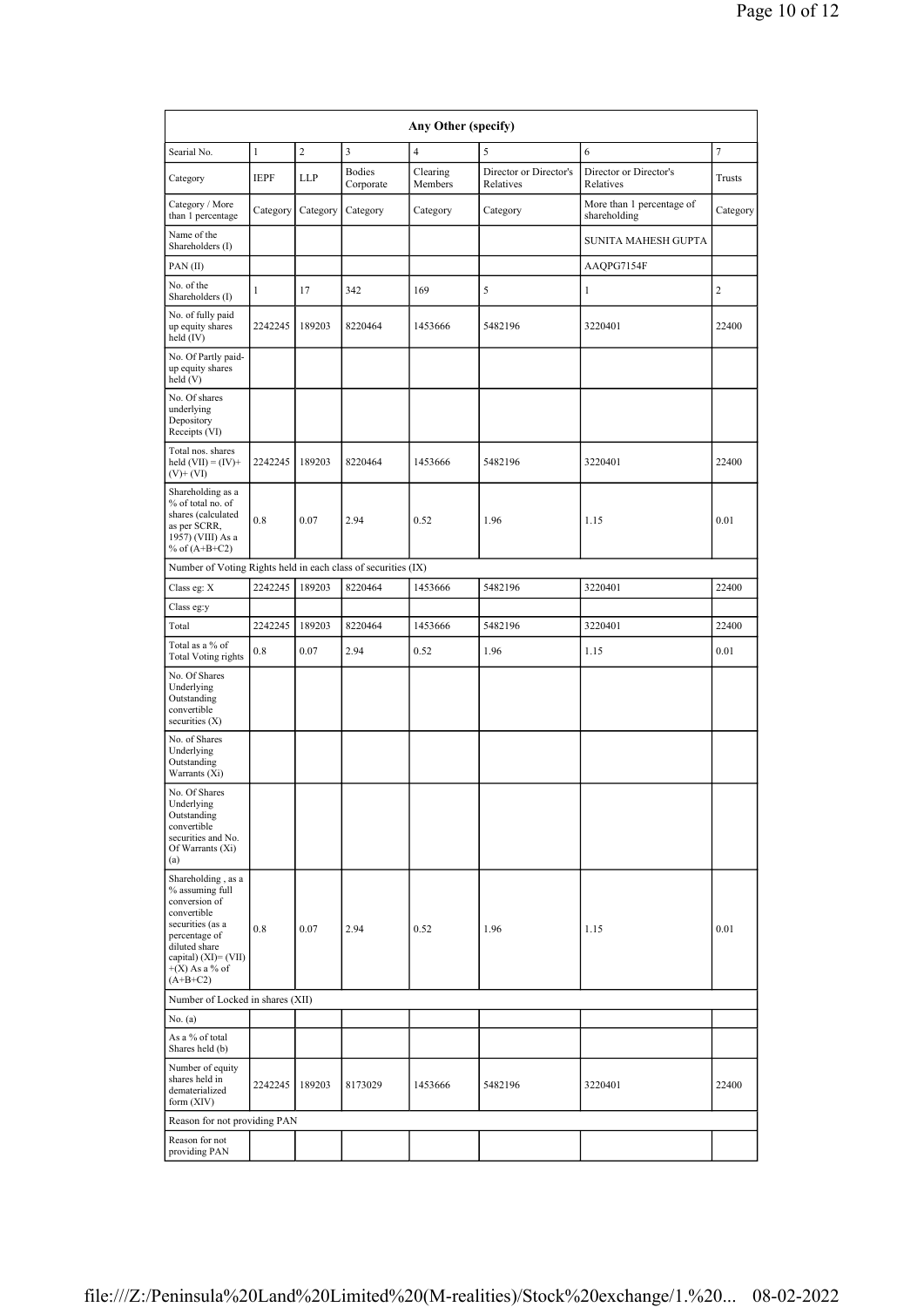|                                                                                                                                                                                          |            | Any Other (specify)                                           |                       |
|------------------------------------------------------------------------------------------------------------------------------------------------------------------------------------------|------------|---------------------------------------------------------------|-----------------------|
| Searial No.                                                                                                                                                                              | 8          | 9                                                             |                       |
| Category                                                                                                                                                                                 | <b>HUF</b> | Non-Resident Indian (NRI)                                     |                       |
| Category / More<br>than 1 percentage                                                                                                                                                     | Category   | Category                                                      |                       |
| Name of the<br>Shareholders (I)                                                                                                                                                          |            |                                                               | Click here to go back |
| PAN(II)                                                                                                                                                                                  |            |                                                               | Total                 |
| No. of the<br>Shareholders (I)                                                                                                                                                           | 1479       | 372                                                           | 2387                  |
| No. of fully paid<br>up equity shares<br>held (IV)                                                                                                                                       | 4796236    | 1542595                                                       | 23949005              |
| No. Of Partly paid-<br>up equity shares<br>held (V)                                                                                                                                      |            |                                                               |                       |
| No. Of shares<br>underlying<br>Depository<br>Receipts (VI)                                                                                                                               |            |                                                               |                       |
| Total nos. shares<br>held $(VII) = (IV) +$<br>$(V)+(VI)$                                                                                                                                 | 4796236    | 1542595                                                       | 23949005              |
| Shareholding as a<br>% of total no. of<br>shares (calculated<br>as per SCRR,<br>1957) (VIII) As a<br>% of $(A+B+C2)$                                                                     | 1.72       | 0.55                                                          | 8.57                  |
|                                                                                                                                                                                          |            | Number of Voting Rights held in each class of securities (IX) |                       |
| Class eg: X                                                                                                                                                                              | 4796236    | 1542595                                                       | 23949005              |
| Class eg:y                                                                                                                                                                               |            |                                                               |                       |
| Total                                                                                                                                                                                    | 4796236    | 1542595                                                       | 23949005              |
| Total as a % of<br><b>Total Voting rights</b>                                                                                                                                            | 1.72       | 0.55                                                          | 8.57                  |
| No. Of Shares<br>Underlying<br>Outstanding<br>convertible<br>securities $(X)$                                                                                                            |            |                                                               |                       |
| No. of Shares<br>Underlying<br>Outstanding<br>Warrants (Xi)                                                                                                                              |            |                                                               |                       |
| No. Of Shares<br>Underlying<br>Outstanding<br>convertible<br>securities and No.<br>Of Warrants (Xi)<br>(a)                                                                               |            |                                                               |                       |
| Shareholding, as a<br>% assuming full<br>conversion of<br>convertible<br>securities (as a<br>percentage of<br>diluted share<br>capital) $(XI) = (VII)$<br>$+(X)$ As a % of<br>$(A+B+C2)$ | 1.72       | 0.55                                                          | 8.57                  |
| Number of Locked in shares (XII)                                                                                                                                                         |            |                                                               |                       |
| No. (a)                                                                                                                                                                                  |            |                                                               |                       |
| As a % of total<br>Shares held (b)                                                                                                                                                       |            |                                                               |                       |
| Number of equity<br>shares held in<br>dematerialized<br>form $(XIV)$                                                                                                                     | 4796236    | 1504844                                                       | 23863819              |
| Reason for not providing PAN                                                                                                                                                             |            |                                                               |                       |
| Reason for not<br>providing PAN                                                                                                                                                          |            |                                                               |                       |